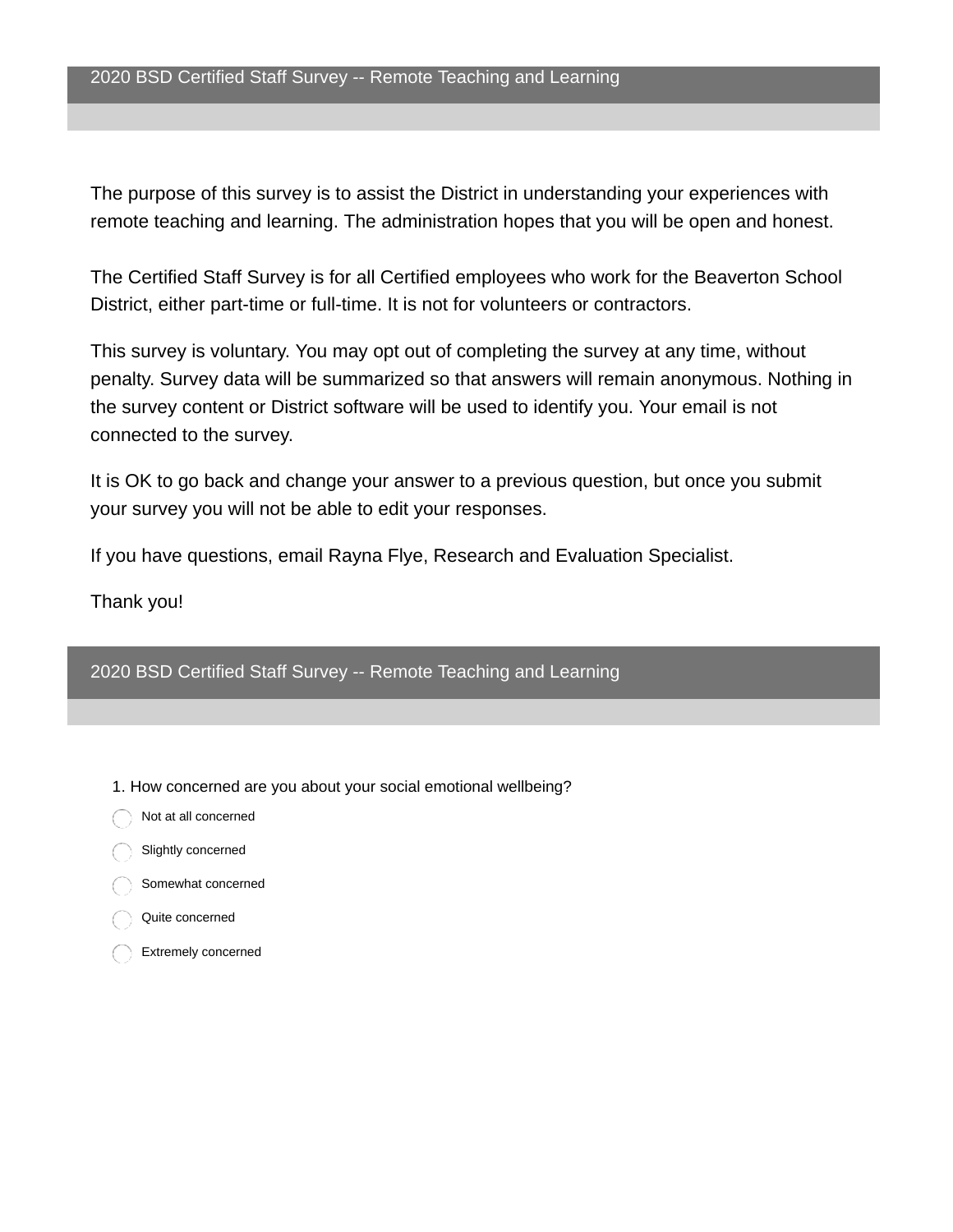## 2. What is your biggest barrier in effectively working from home?

Child care Need to care for sick family members Lack of quiet workspace Lack of technology Lack of internet Something else I don't have any barriers right now

2020 BSD Certified Staff Survey -- Remote Teaching and Learning

- 3. In the past week, how reliable has the internet access in your home been?
- Not at all reliable
- Slightly reliable
- Somewhat reliable
- Quite reliable
- Extremely reliable
- 4. In the past week, how often have you had access to the technology you need to complete your work?
- Almost never
- Once in a while
- Sometimes
- Frequently
- Almost always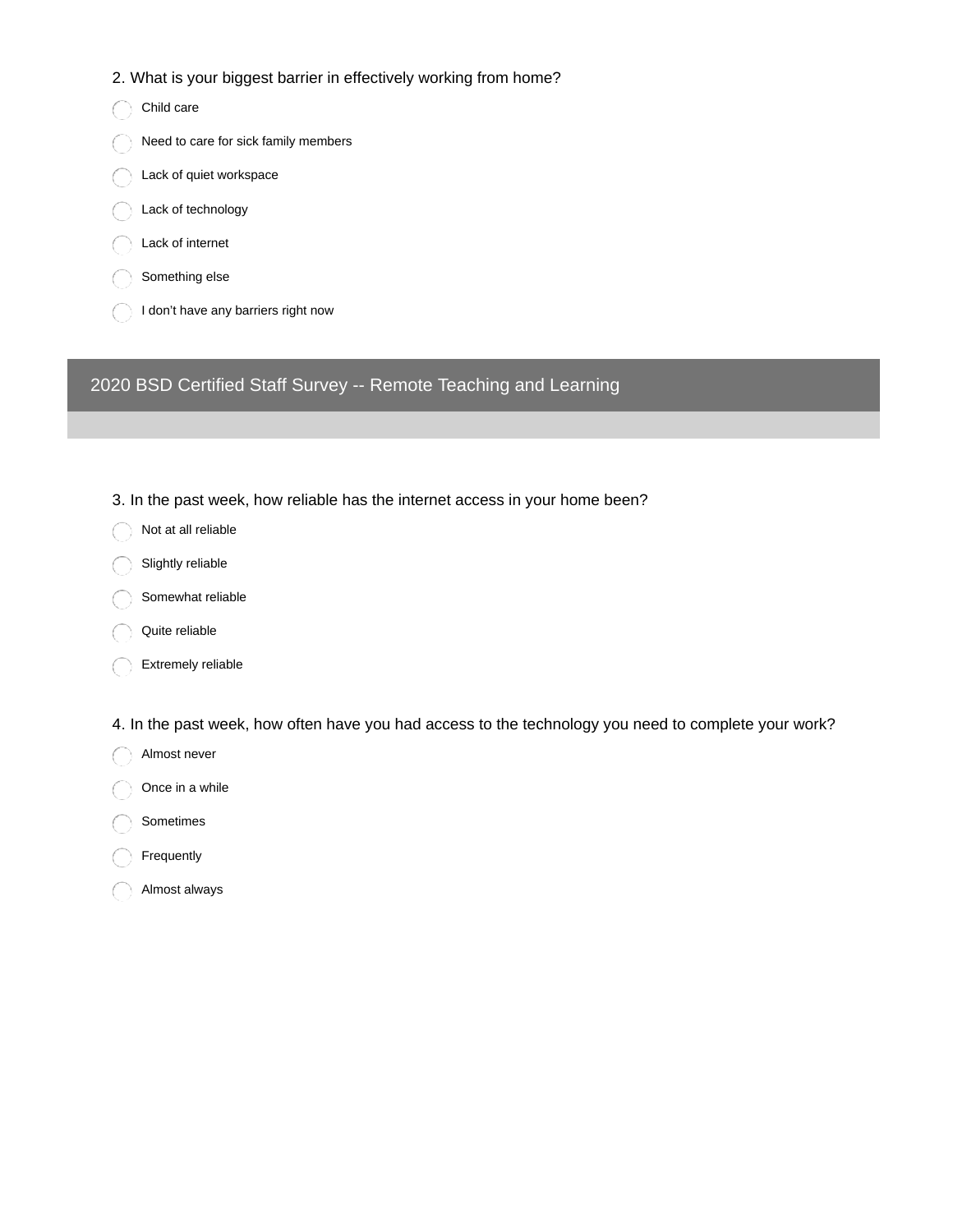5. How confident do you feel using the technology tools your school has to support remote learning?

- Not at all confident
- Slightly confident
- Somewhat confident
- Quite confident
- Extremely confident
- Not applicable

2020 BSD Certified Staff Survey -- Remote Teaching and Learning

6. What professional development supports or resources have you found most valuable in this transition to remote learning?

7. In the past week, how often have you interacted with colleagues through telecommunication (phone call, email, social media, video meeting, etc.)?

- Almost never
- Once in a while
- Sometimes
- Frequently
- Almost all the time
- 8. What is your biggest barrier in effectively engaging with students through remote learning?

2020 BSD Certified Staff Survey -- Remote Teaching and Learning

## Demographics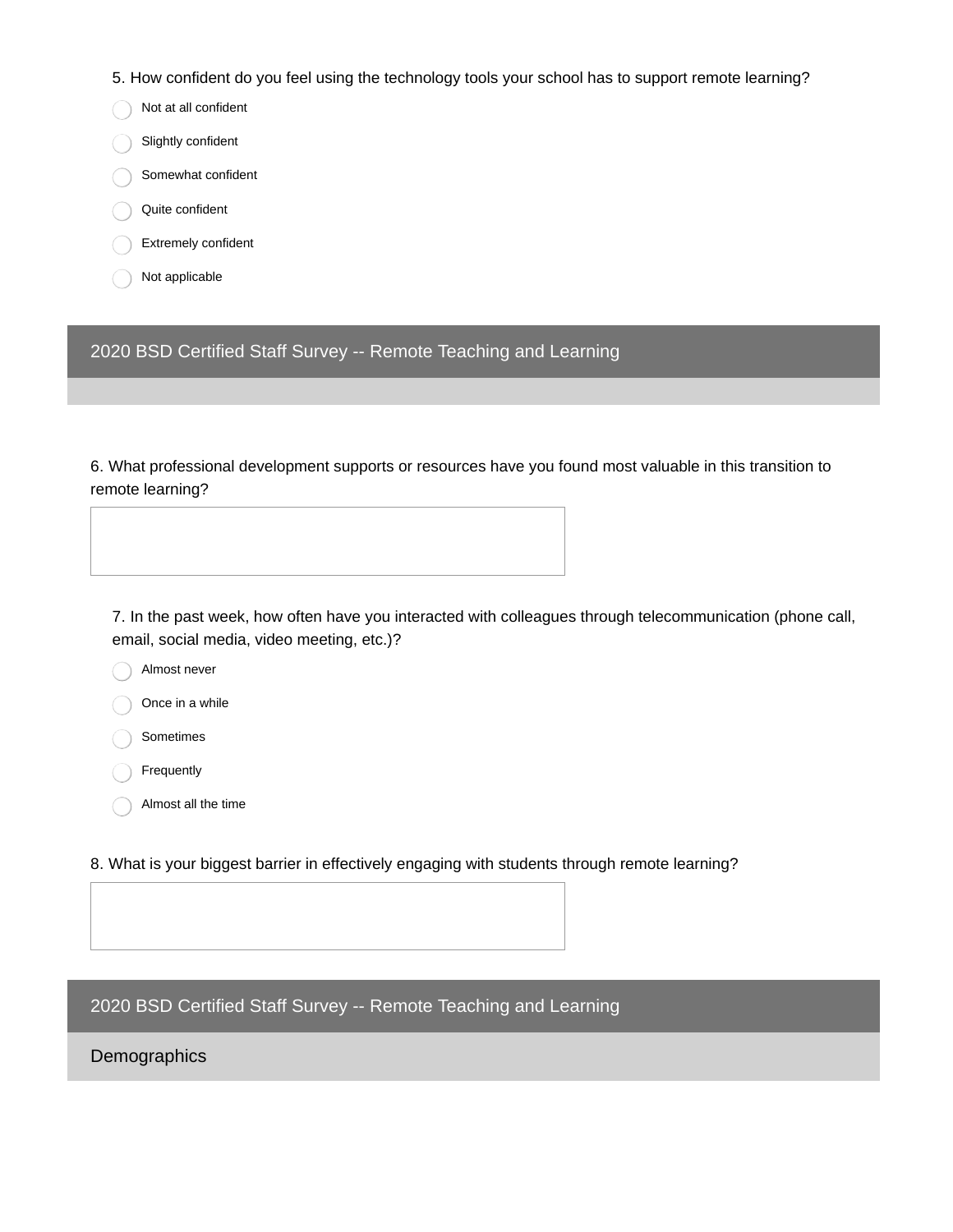9. What level do you teach?

Elementary

Middle

High

10. Which of the following best describes your primary teaching assignment?

2020 BSD Certified Staff Survey -- Remote Teaching and Learning

**These questions for teachers only (not counselors, SSCs). If you are not a teacher, please select Done to complete the survey.**

- 11. In the past week, how many students have you communicated with?
- Almost no students
- A few students
- About half of my students
- Most students
- Almost all students
- 12. In the past week, how many of your students consistently participated in remote learning?
- Almost no students
- A few students
- About half of my students
- Most students
- Almost all students
- 13. How confident do you feel that you can provide rigorous distance instruction?
- Not at all confident
- Slightly confident
- Somewhat confident
- Quite confident
- Extremely confident